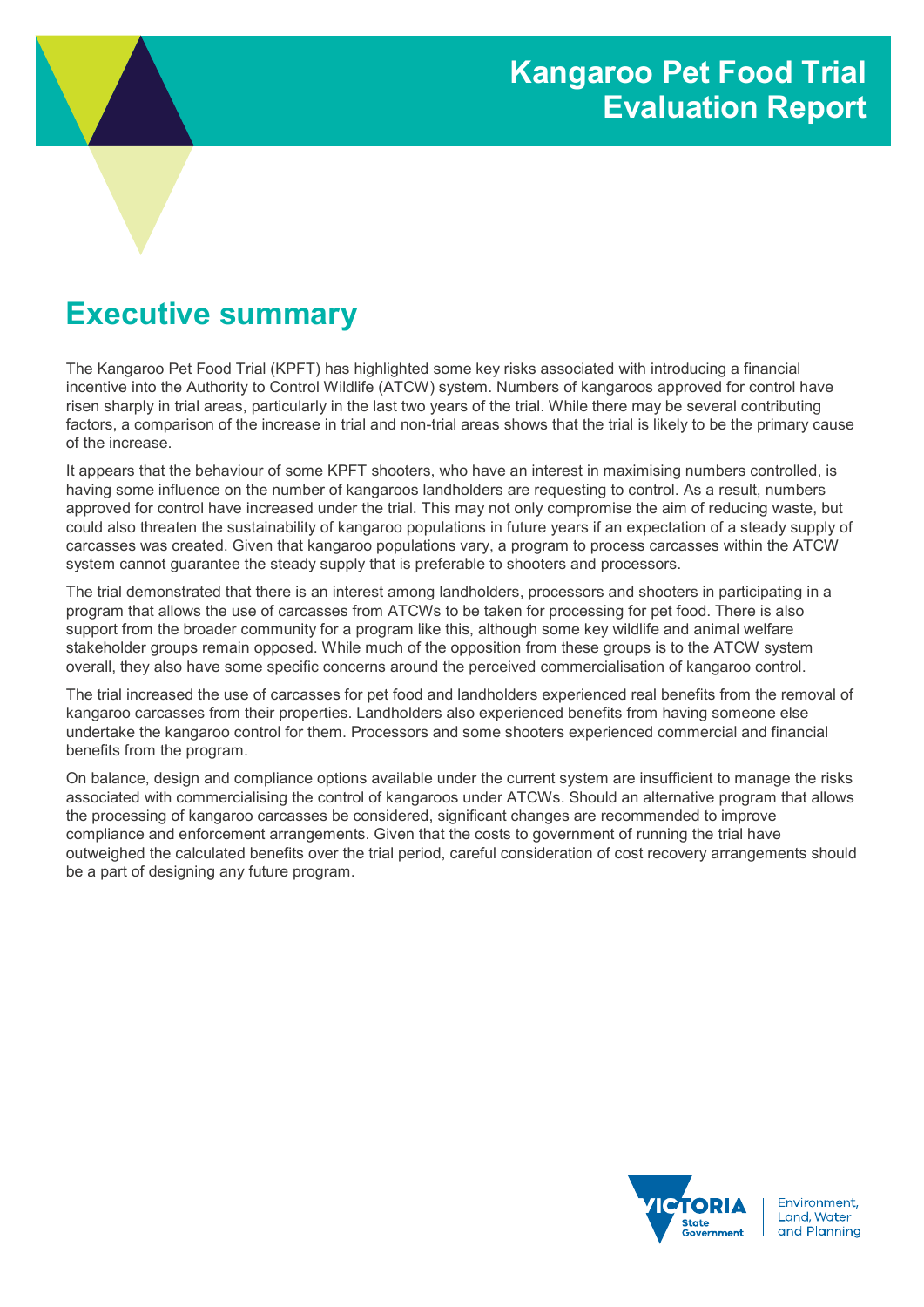

# Introduction

The KPFT was established in March 2014 to reduce the "waste" of carcasses of kangaroos controlled under the ATCW system. ATCWs are issued for the control of kangaroos where they are damaging pasture, crops or other property or impacting on biodiversity values.

The purpose of the trial was to assess whether a program allowing kangaroo carcasses from ATCWs to be taken for pet food processing would be successful (in terms of uptake and in meeting landholder needs), while being cost-effective for government and without compromising the integrity of the ATCW system. The outcomes of the trial are intended to inform a decision about whether a program of this type should be rolled out on a longer-term, state-wide basis. The trial is scheduled to finish at the end of March 2019.

The KPFT enabled DELWP to gather information about the uptake of commercial use of kangaroo carcasses resulting from the ATCW system, the effectiveness of the commercial use in reducing waste, and the costs of implementing a program of this type. The trial also highlighted some unintended consequences and risks associated with introducing commercial drivers into a wildlife damage mitigation system.

This report considers the findings of the KPFT evaluation in the context of the trial's purpose and objectives.

Reviewing outcomes against the original design principles is an important part of measuring the trial's success, as the design principles were intended to ensure that risks that were foreseen at the conception of the trial were considered and mitigated in its design and implementation. An assessment of the trial's operation against the design principles follows the report against the objectives.

Other relevant findings that are not explicitly articulated through the objectives or design principles are also summarised below.

## Objective 1: To test the uptake of the commercial use of carcasses from kangaroos controlled under ATCWs for pet food for domestic consumption

This objective was intended to assess whether a program like the KPFT would attract participants (ATCW holders, pet food processors and shooters). A reasonable uptake of the KPFT and continuing participation in it would indicate that a program allowing kangaroo carcasses from ATCWs to be taken for pet food processing meets landholder needs and is likely to be used if rolled out more broadly and on an ongoing basis.

## Landowners/ATCW holders

Uptake of the KPFT by ATCW holders increased each year during the trial. Overall, over the course of the trial 36% of all authorisations granted in the trial LGAs have been KPFT authorisations. In 2018 to date the uptake has been 35%. This is a decrease from the past few years, but that is likely driven by a drop-off in KPFT authorisations prior to the trial's previous end date (slated to be March 2018, before it was extended for a year).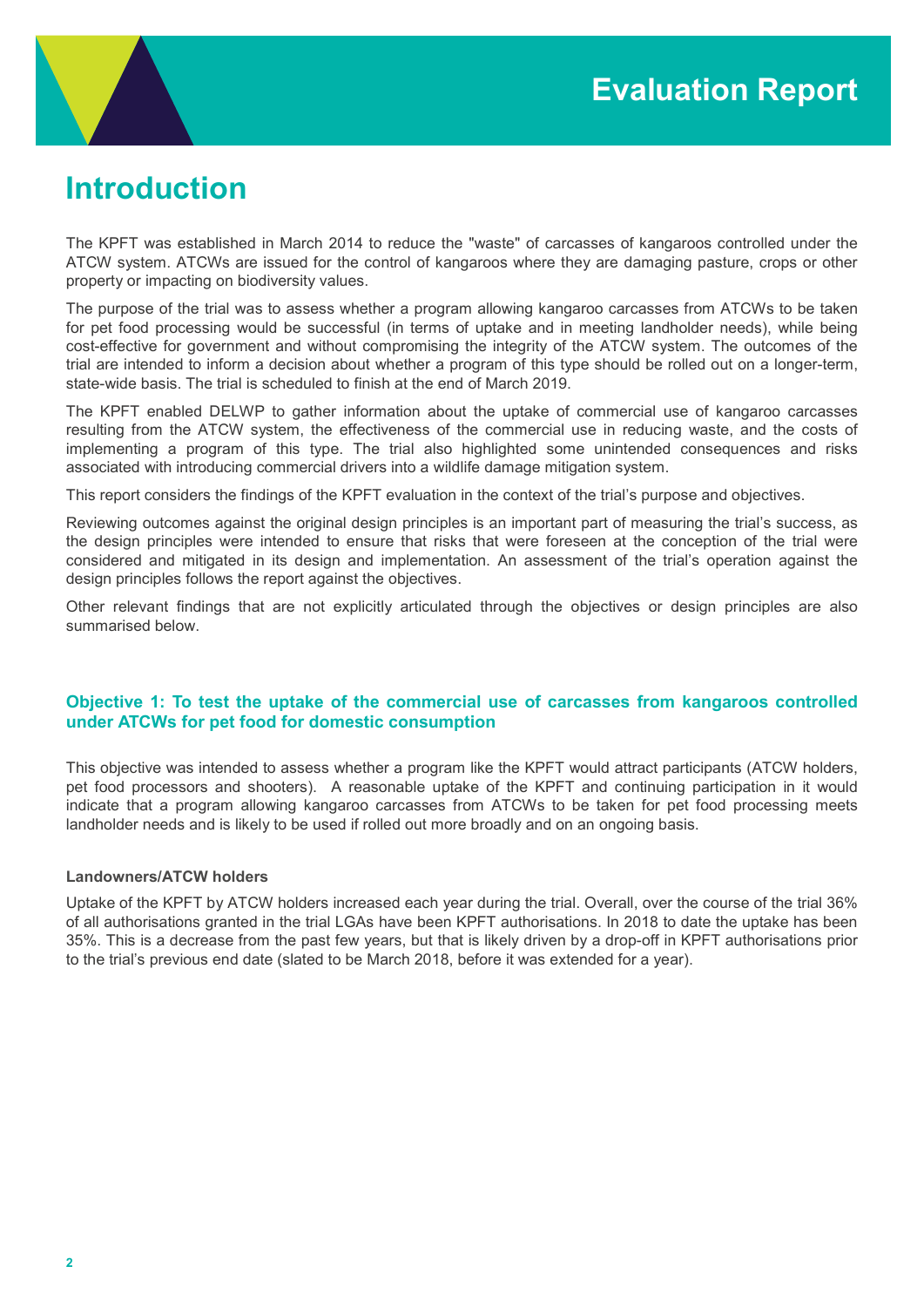# Evaluation Report



Figure 1. Proportion of KPFT authorisations and Type 1 authorisations issued in trial LGAs for each year of the trial. NB 2014 data is from March.

The most common reasons for choosing to participate included:

- experiencing damage to property;
- experiencing competition with livestock; and
- wanting to ensure kangaroo carcasses did not go to waste.

While overall uptake increased steadily, there was significant variation in uptake at a regional and local scale, with some LGAs having a very high uptake and others very little. The trend towards an overall increase in uptake over the course of the trial is likely to be attributable to:

- growing awareness of the trial among landholders; and
- shooters advertising their services and actively canvassing landholders to participate in the KPFT.

About one in four landholders who responded to the stakeholder survey had stopped participating in the trial. While some landholders stopped participating because they no longer needed to control kangaroos, the most common response was because "it was difficult to secure a shooter". This supports anecdotal reports received by wildlife officers throughout the trial, of shooters refusing to service properties because they were inconveniently located, logistically difficult to access or held authorisations for too few kangaroos.

Many non-participating landholders who responded to the stakeholder survey indicated an interest in participating in the KPFT, or a similar program, in the future. However, about one-fifth indicated that they were not interested. Reasons for not wishing to participate included not wanting strangers on their land, being uncomfortable about shooting occurring without their knowledge, and concerns around shooters' insurance arrangements.

#### **Processors**

Three processors (across six facilities) participated in the KPFT. Two were responsible for the majority of the kangaroos processed.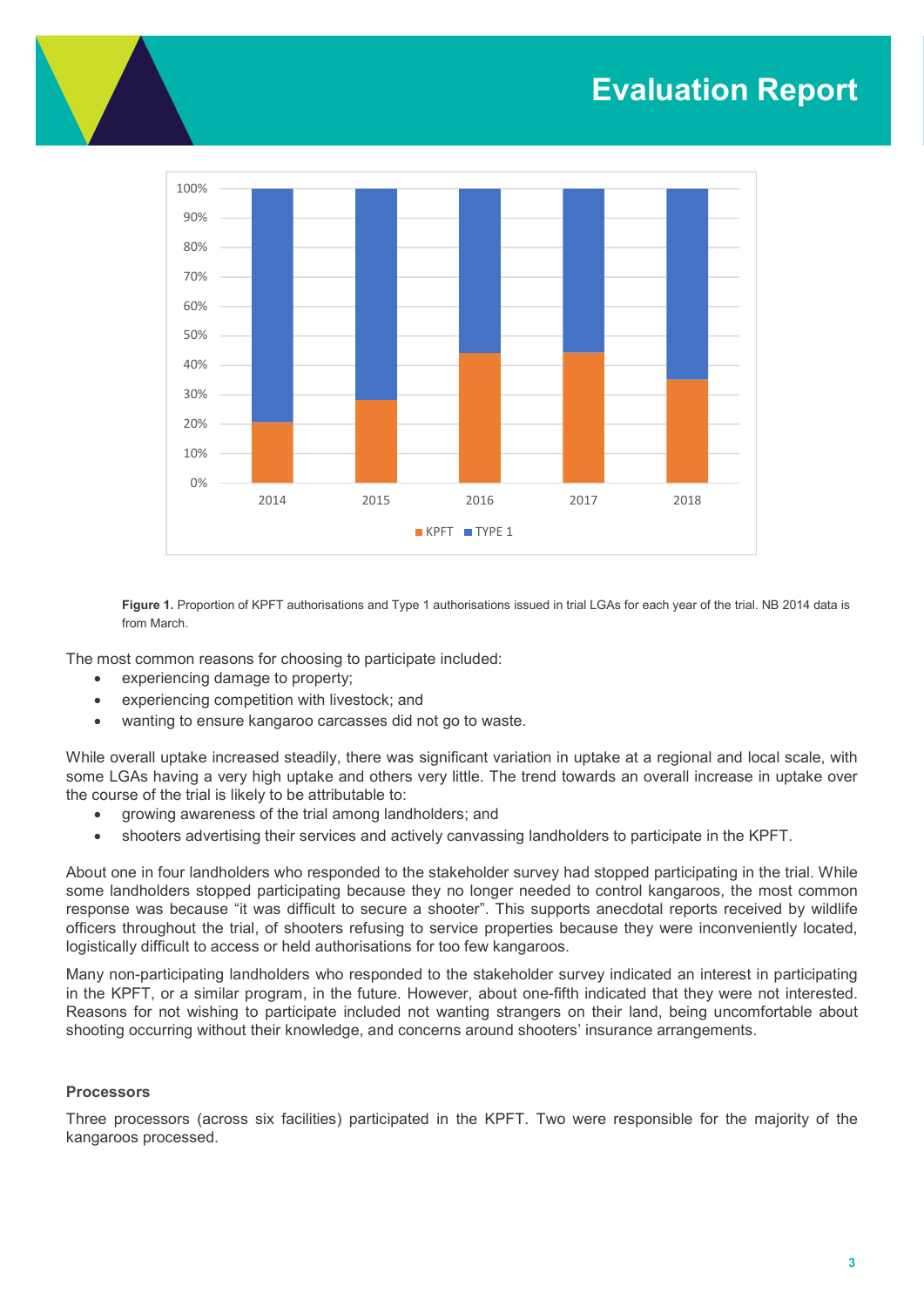

Two of the three processors have indicated that should a program like the KPFT continue past the end of the trial period, they would continue to take and process Victorian kangaroos and indeed would be interested in further expanding their operations. At least two pet food processors who are not currently operating in the trial have also indicated they would take up the opportunity to access kangaroo carcasses if kangaroo processing was to continue past the end of the trial, particularly if it was expanded state-wide.

#### **Shooters**

More than 80 shooters have been registered as preferred suppliers under the food safety plan of a participating pet food processor. Almost half reported shooting three times a week or more and for a small number the KPFT was their main source of income.

Particularly early in the trial, shooters' activity was largely limited by the location of processors and the food safety requirements, and this affected the ability of some landholders to access the services of KPFT shooters. Approval of the use of field depots after the commencement of the trial allowed shooters to service a wider area and still meet the industry standards for pet food. Overall, shooters have indicated an interest in participating in an ongoing kangaroo processing program. Sixty-eight per cent said they would continue even if future arrangements required them to pay for a licence.

In summary, the trial demonstrated that there was significant uptake of the commercial use of kangaroo carcasses resulting from ATCWs and the majority of stakeholders indicated they would continue to participate if an ongoing program was implemented.

## Objective 2: To test the effectiveness of commercial use in reducing the waste of carcasses

This objective was intended to assess whether the trial achieved its key purpose – that of reducing the 'waste' of kangaroo carcasses – by providing a legal, off-property method of carcass utilisation.

Just over half of all kangaroos approved under KPFT authorisations were processed (Table 1). When you consider the total number of kangaroos approved for control in the trial areas (under KPFT and non-trial authorisations, also known as Type 1 authorisations) just over one-quarter were processed. Carcass processing, as a proportion of kangaroos approved for control, increased every year (Figure 2).

| Year    | % processed of KPFT kangaroos<br>authorised | % processed of all (Type 1 & KPFT)<br>kangaroos authorised |
|---------|---------------------------------------------|------------------------------------------------------------|
| 2014    | 23%                                         | 7%                                                         |
| 2015    | 50%                                         | 23%                                                        |
| 2016    | 44%                                         | 26%                                                        |
| 2017    | 71%                                         | 41%                                                        |
| 2018    | 48%                                         | 23%                                                        |
| Overall | 52%                                         | 27%                                                        |

Table 1. Proportion of kangaroos authorised for control in the trial areas that have been processed since the commencement of the KPFT.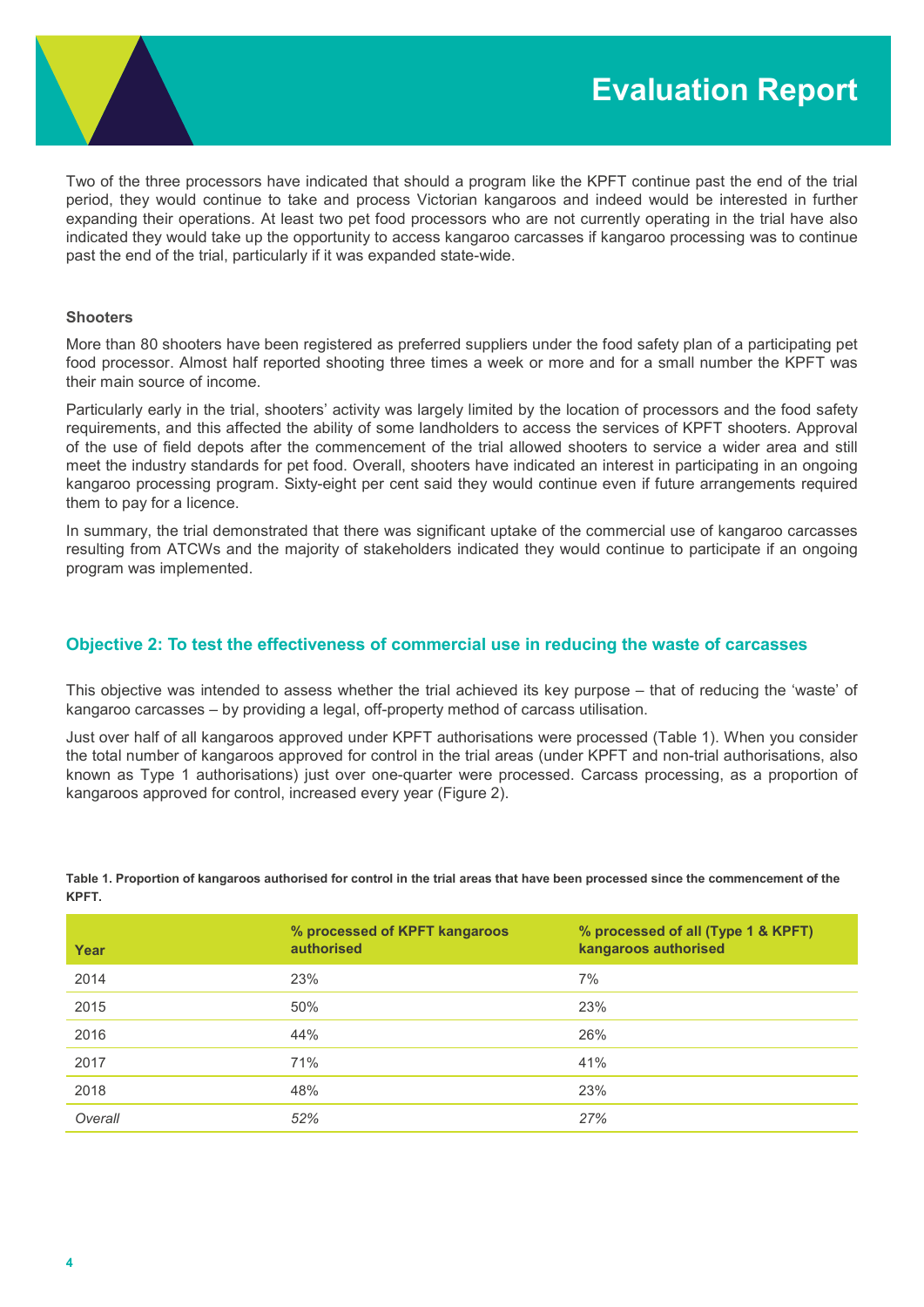

Figure 2. Proportion processed of all kangaroos authorised in trial areas during the KPFT, to November 2018. The figure also shows proportions of kangaroos authorised for control under KPFT and Type 1 authorisations, for reference.

Landholders have indicated that their use of carcasses for personal use is insignificant, with around five carcasses being the maximum that an individual landholder would use. Therefore, the commercial use of carcasses has greatly increased the number of carcasses being used, rather than left or buried on properties.

However, there has been a disproportionate increase in numbers of kangaroos approved for control in trial areas, compared to non-trial areas, since the commencement of the trial (Figure 3). Over the trial period, the average number of kangaroos approved for control in trial areas was more than two-and-a-half times (260%) that of the long-term average. The deviation from the long-term average is much larger in trial areas than in non-trial areas. This is primarily due to KPFT authorisations being issued, on average, for larger numbers of kangaroos than Type 1 ATCWs (Figure 4). Several explanations are available, and it is likely that a combination of some or all contribute to the difference:

- shooters involved in the KPFT may be encouraging landholders to apply to control larger numbers under KPFT authorisations, as it provides a greater financial benefit to the shooter or because they misunderstand the purpose of kangaroo control, believing it to be about population control rather than damage mitigation;
- the KPFT may be more attractive to landholders with more kangaroos to control or on larger properties, as it is more work for them to control the kangaroos themselves and/or results in more carcasses left on their properties;
- landholders with fewer kangaroos to control may be less likely to apply for a KPFT ATCW if they are aware that shooters are less inclined to service properties with smaller numbers.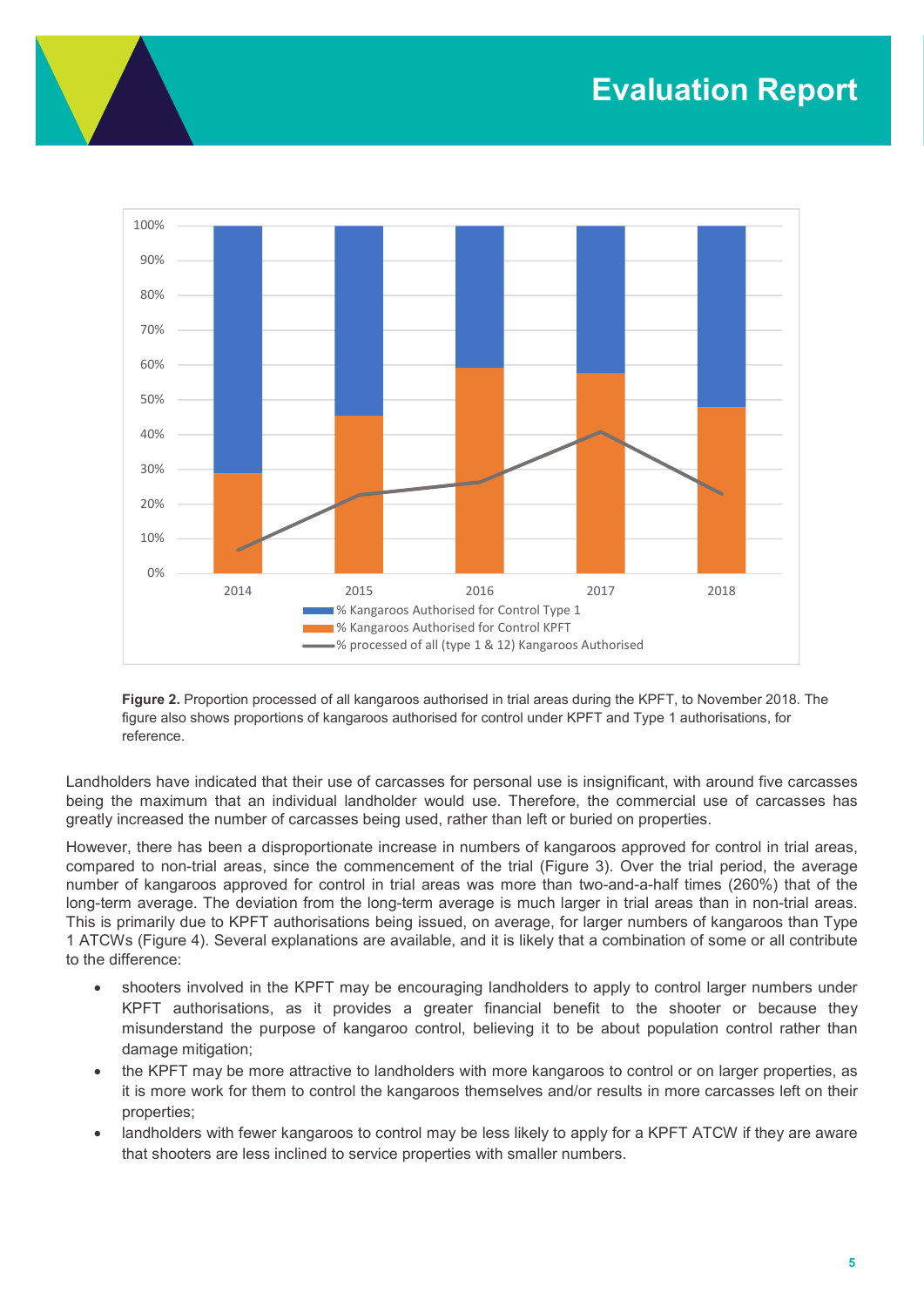# Evaluation Report



Figure 3. Kangaroo numbers approved for control in trial LGAs and all non-trial LGAs (state-wide), from 2002-2018.



Figure 4. Average number of kangaroos authorised for control per authorisation, under KPFT and Type 1 authorisations, across all trial LGAs during the trial.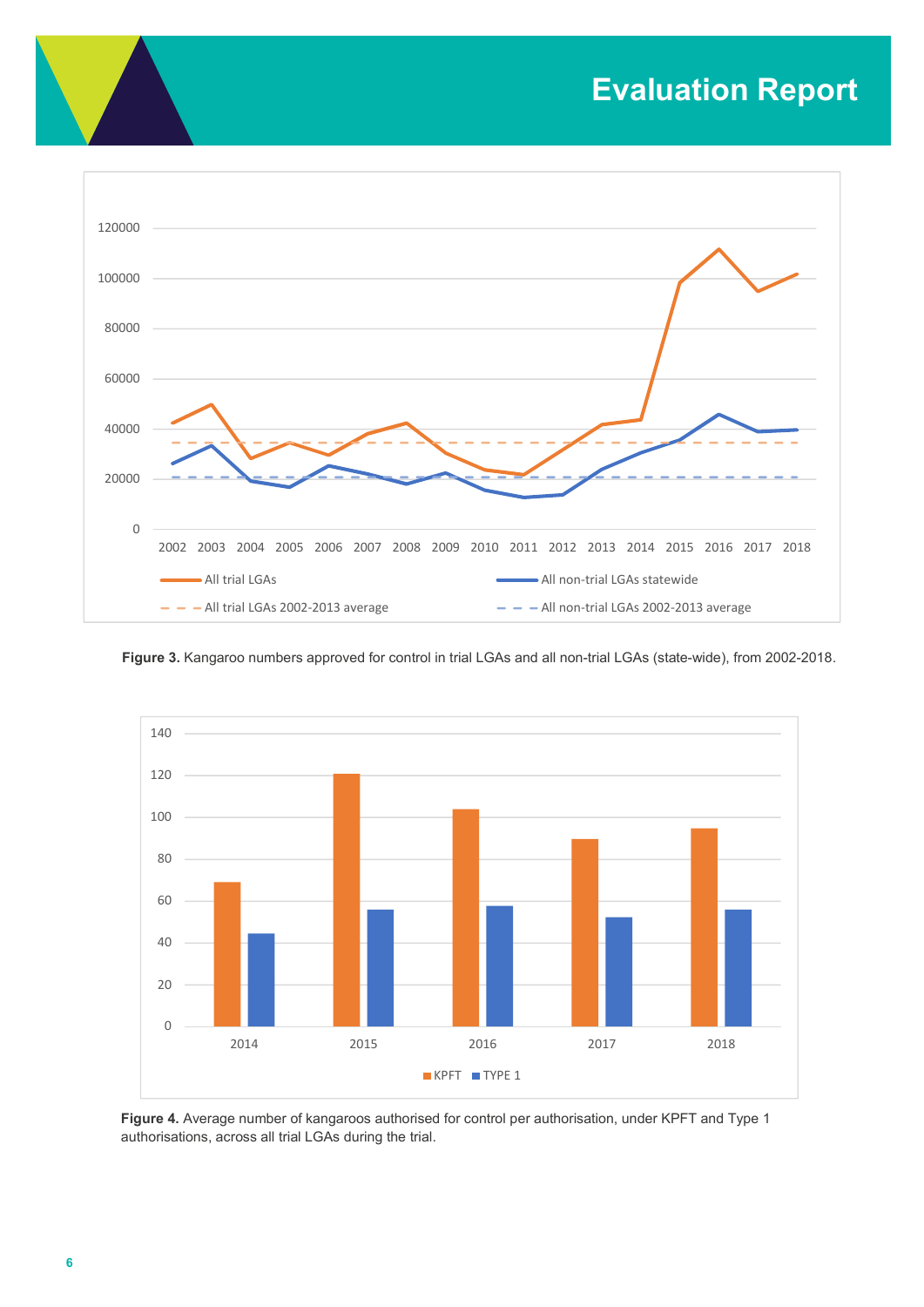

While it is difficult from the available data to directly attribute the increase in numbers authorised for control to the KPFT, the trial is likely to be at least partly responsible for the increased numbers. This means that, while carcass use certainly increased because of the trial, it is difficult to say with certainty whether the KPFT actually reduced overall carcass waste – given that higher numbers controlled because of the trial may offset the increased use, resulting in similar or even higher numbers remaining wasted.

However, at an individual farm level, almost all landholders agreed that the trial has reduced the waste of kangaroo carcasses.

## Objective 3: to assess the needs and costs regarding compliance with the Wildlife Act 1975 and the Meat Industry Act 1993

This objective was intended to assess:

- whether the KPFT was associated with increased compliance risks and issues, beyond the standard ATCW system;
- what level and type of compliance and enforcement activity was required to provide confidence that all participants in the trial were operating within the legal framework; and
- what the resourcing requirements are of providing this degree and type of compliance and enforcement activity.

A direct comparison could not be made between the level of compliance within the KPFT with the existing ATCW system. The KPFT provided a means of monitoring, through processor record books and shooter sheets, that is not available with the ATCW system.

A number of compliance issues and risks emerged during the KPFT, ranging from minor administrative issues to major offences under the Wildlife Act. The major offences generally involved shooters maximising the number of kangaroos harvested. This suggests that despite efforts to structure the trial to avoid creating a financial incentive, the introduction of a commercial element can compromise the integrity of the ATCW system.

The key offences that have been detected or suspected in the KPFT are:

- Overshooting the authorised number of kangaroos;
- Shooting kangaroos after the expiry of the authorisation;
- The misallocation of kangaroos against KPFT authorisations;
- Shooters swapping tags from smaller kangaroos to larger animals (to increase their profit); and
- Landholders providing false and misleading information on applications (e.g. claiming damage or higher numbers of kangaroos).

In addition, while not substantiated, it has been reported that some shooters have provided incentives, including money, to landholders for access to kangaroos.

An audit was undertaken on all processor record books for the period from 1 July 2017 to 30 June 2018. In total five record books from two processors were audited, the third processor did not harvest kangaroos during this timeframe.

The audit found:

- 403 minor record keeping infringements (use of white out, not in chronological order etc as required by the conditions of the licence);
- 283 records that were incomplete missing important information (e.g. authority number, name, etc);
- 62 possible offences of illegal take (shot past expiry or over shot).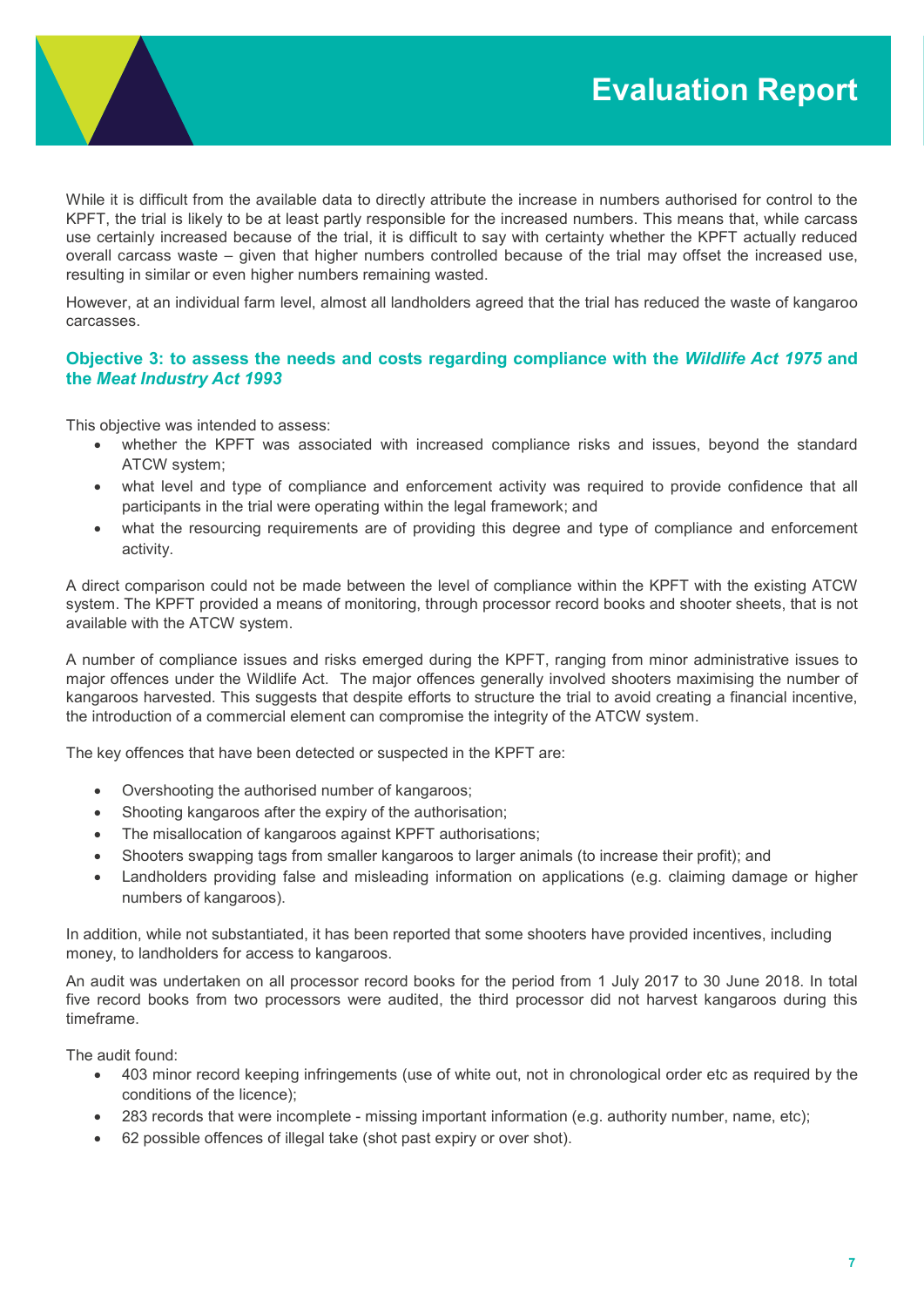

The audit demonstrated that the current form of manual data recording was prone to errors and could be easily manipulated to hide offences. Even small errors increased the efforts required to investigate to ensure compliance. Another flaw was the time lag between the time of an offence to the time of detection.

A range of measures were taken in response to these issues during the trial, including educating participants to assist them to comply, the rejection of ATCW applications that didn't meet the criteria of demonstrating damage by kangaroos, and the introduction of a tagging system to ensure tracking of the kangaroo carcass from the property to the processor.

Action also occurred in response to reported or suspected illegal activity, ranging from conducting investigations, the issuing of verbal warnings and penalty infringement notices, referral of reports to PrimeSafe where relevant, and one case where a shooter was successfully prosecuted for shooting kangaroos without a valid authority. Currently there are 37 cases being investigated for overshooting and/or shooting past the expiry date.

It is clear that there are a range of issues associated with the current design of the KPFT that have compromised the level and effectiveness of monitoring and enforcement by DELWP and PrimeSafe. These include:

- the control of kangaroos is undertaken at night, and because of this wildlife officers have a limited ability to undertake field audits of shooters or properties when control is being undertaken;
- the location of shooting and the identity of shooters working on any given night is unknown because they are not directly regulated by DELWP or PrimeSafe;
- DELWP's current policies and procedures classify this work as high risk as firearms are involved, and it therefore requires support from Victoria Police, increasing logistical and resourcing constraints; and
- reporting from processors and landholders is delayed and therefore does not provide real-time information that can be acted upon if breaches are detected.

# Analysis of the KPFT against the design principles

### Principle: Lethal control would continue to be used as a last resort option and would continue to occur at the minimum level necessary to achieve control objectives.

The design of the KPFT attempted to address this concern by maintaining the same standard in ATCW requirements and approval processes. However, the trial has clearly changed the behaviour of some participants, with some landholders electing to apply for KPFT ATCWs (for lethal control) when it is not required or without considering other options. This is evident in the fact that many KPFT authorisation holders are new to the ATCW system, and in the reports of shooters encouraging landholders to apply for KPFT authorisations, providing incentives and even completing applications for them.

In terms of lethal control occurring at the 'minimum level necessary', the fact that KPFT authorisations are, on average, larger than Type 1 ATCWs indicates that lethal control under the KPFT is not necessarily occurring at the 'minimum level necessary'. This appears to be one of the key drivers for the increasing number of kangaroos being controlled in trial areas since the trial commenced.

It appears that some shooters and landholders may be exaggerating the scale of the kangaroo problem to landholders or suggesting landholders apply for higher numbers than necessary. Because of the way that ATCW applications tend to be assessed and issued the increase in applications or applications to control larger numbers may be resulting in more authorisations being issued and authorisations being issued for larger numbers. Very few applications for an ATCW are refused unless there is obvious evidence that the damage/impact is not present or is being caused by something other than kangaroos (e.g. fence damage due to trees falling over). In addition, they are often issued for a set proportion of the numbers reported as causing damage.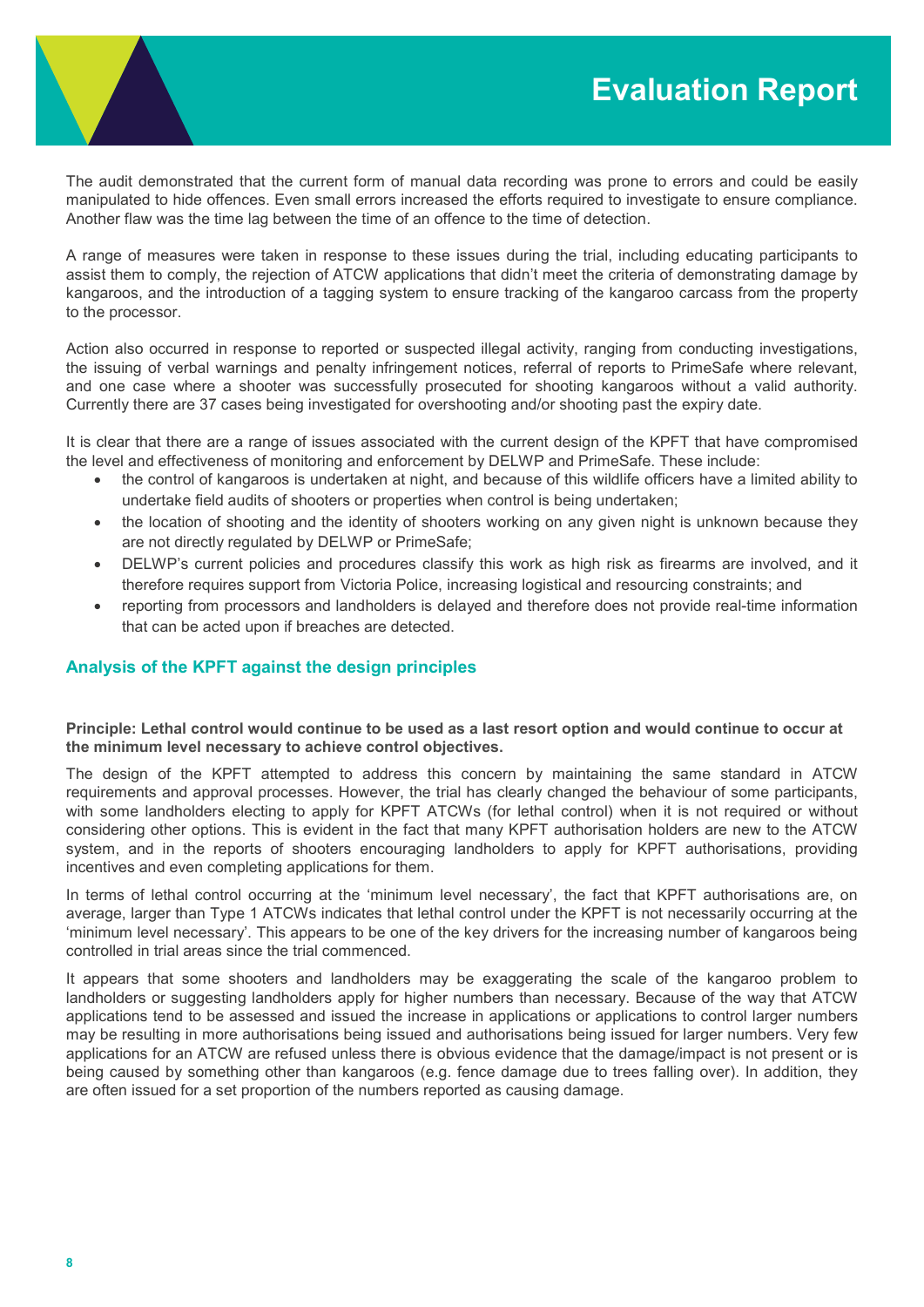

To some extent this is an artefact of the ATCW system in general (i.e. a result of the assessment and approval process). However, in developing any future arrangements, it will be important to consider whether additional rigour around the assessment and issuing of KPFT authorisations could address this issue to some degree.

## Principle: Any measures to enable increased use of carcasses should avoid creating an assumed entitlement for property owners to destroy and take protected wildlife on an ongoing basis.

Evidence of frequent applications for repeat authorisations implies that, to some extent, landholders take for granted that they will always be permitted to destroy kangaroos when they apply to. This suggests there is some assumption of an 'entitlement' for landholders to destroy kangaroos on their property. However, this is probably not unique to the KPFT – evidence from stakeholder surveys shows that the pattern of repeat authorisations is similar for both participating and non-participating landholders.

However, while landowners were initially considered the main risk in terms of this sense of assumed continuing access to kangaroos, a greater concern may be the apparent assumption by shooters and processors that they should be able to access a consistent (or increasing) number of kangaroos, and in a way that maximises their profits. Examples include:

- Shooters controlling large numbers of kangaroos on a nightly basis to maximise profits, contrary to recommended best practice of controlling small numbers over a longer time period to scare remaining kangaroos from the area.
- Shooters preferentially taking male kangaroos over female kangaroos, as their larger size means a higher profit; while the impacts of this are not clearly understood, there is a risk it may affect kangaroo population dynamics.
- Shooters leaving "unsuitable" carcasses including smaller female carcasses or incorrectly-shot carcasses – on properties and taking another kangaroo (i.e. overshooting) to make it 'worth their while'.
- Shooters complaining about DELWP not issuing authorisations for "enough numbers".
- Processors indicating frustration with not knowing when or how many carcasses might be coming in for processing. This was the case particularly in Phase 2, when the government tagging system was introduced, which took some oversight of available ATCWs and shooter operations away from processors.

## Principle: Any measures should minimise the risk of creating incentives for landholders to apply for ATCWs for financial benefit.

Unsubstantiated rumours that some shooters are buying tags from landholders or offering them other incentives to use their tags or access their properties is evidence that this anticipated risk could be realised. Credible reports of shooters encouraging landholders who otherwise wouldn't seek an ATCW to apply for one and/or to apply to control larger numbers of kangaroos are likely to, in some cases at least, involve incentives to landholders.

## Principle: Any commercial outcomes would be incidental to the primary purpose of reducing waste.

While acknowledging that the trial would not be successful if it was not commercially viable, commercial considerations have not been a key factor in decisions about the trial's design and implementation. However, commercial considerations clearly affect how and when processors and shooters participate. This affects the potential of some landholders to realise the benefits of the KPFT, of having shooters undertake the kangaroo control and remove carcasses from their properties.

There is poor understanding by shooters and processors of the purpose and nature of the ATCW system, particularly of the fact that by its nature, numbers of kangaroos controlled might be low or inconsistent. They are (understandably, from their perspective) more interested in ensuring that they can continue to make a sufficient profit to justify continuing participation.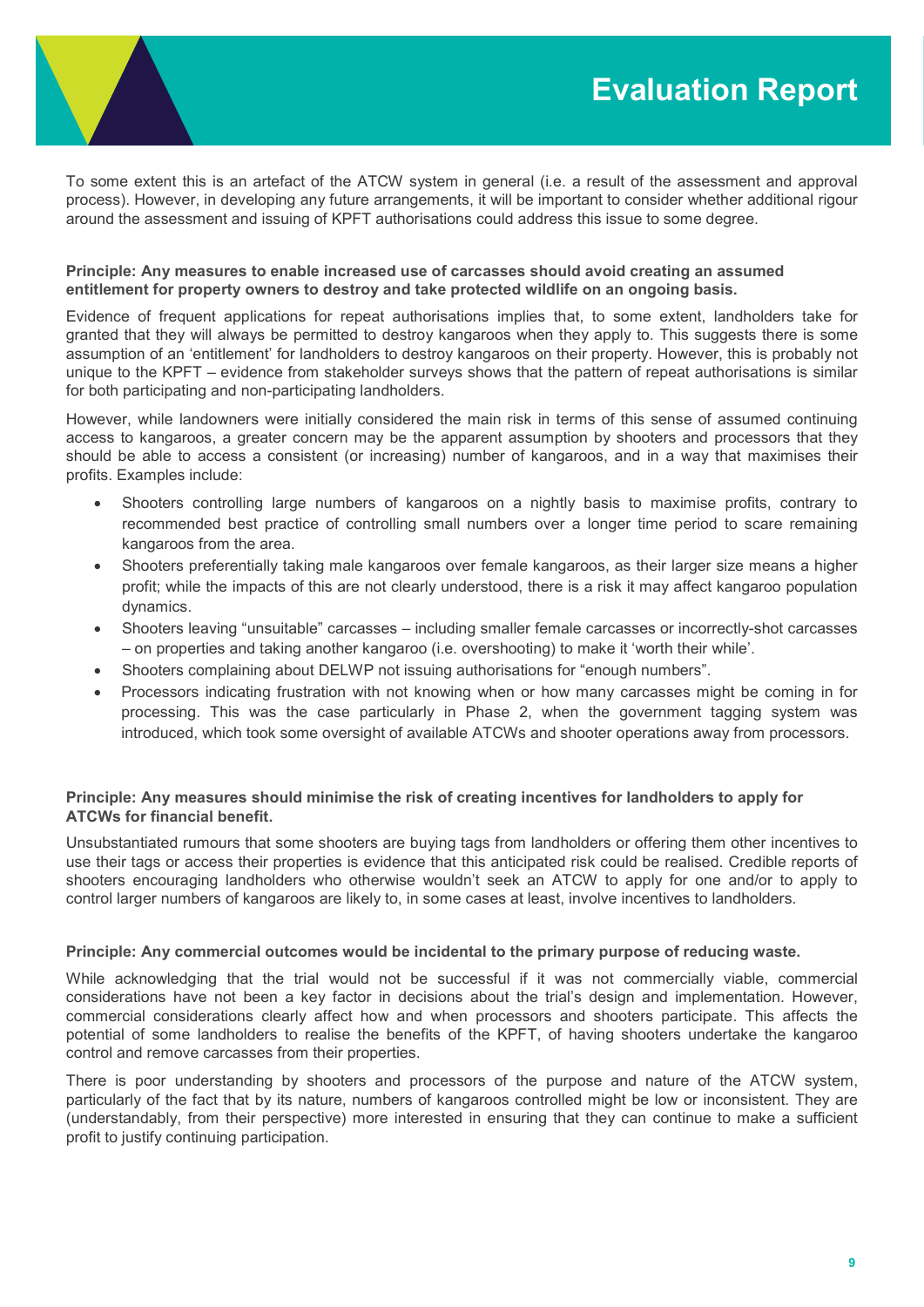There is evidence to suggest that commercial gain, rather than damage mitigation, has driven at least some of the kangaroo control during the trial. This was particularly apparent just before the trial was extended in early 2018, when the number of kangaroos being processed (and by extension, the number being controlled) increased substantially in what was to be the last month of the trial (Figure 5). More than 5,500 carcasses were processed in March 2018; the next highest monthly total was 4,282 and the average monthly number processed over the previous two years was just under 2,900. The increase in control/processing occurred at the same time as the number of KPFT ATCWs being issued fell, giving a clear indication that the shooting was being driven by the possibility that the trial was to finish soon.



Figure 5. Number of kangaroo carcasses processed during each month of the trial.

Principle: Any increased costs associated with introducing the measures to enable increased use of carcasses and ensuring compliance with wildlife management requirements should be recovered, particularly for the commercial uses.

The KPFT created additional costs to the department through the employment of new field and administrative staff and a substantial time commitment from non-KPFT specific staff. Other costs include tags and postage for Phase 2. However, cost recovery was not implemented for the trial, primarily because the complexity of implementing it was not justified for a short-term trial. It should be explored for any ongoing program.

Principle: Parties would continue to require licensing and authorisation under existing legislation and regulations (e.g. for wildlife control, wildlife utilisation including processing, and in accordance with the requirements for harvesting and processing pet food).

The KPFT was designed and implemented within the existing ATCW framework and, while functional, requires significant improvements. Many of these improvements would likely involve the creation of new regulations e.g. licensing requirements for shooters, vehicles and field depots (chillers).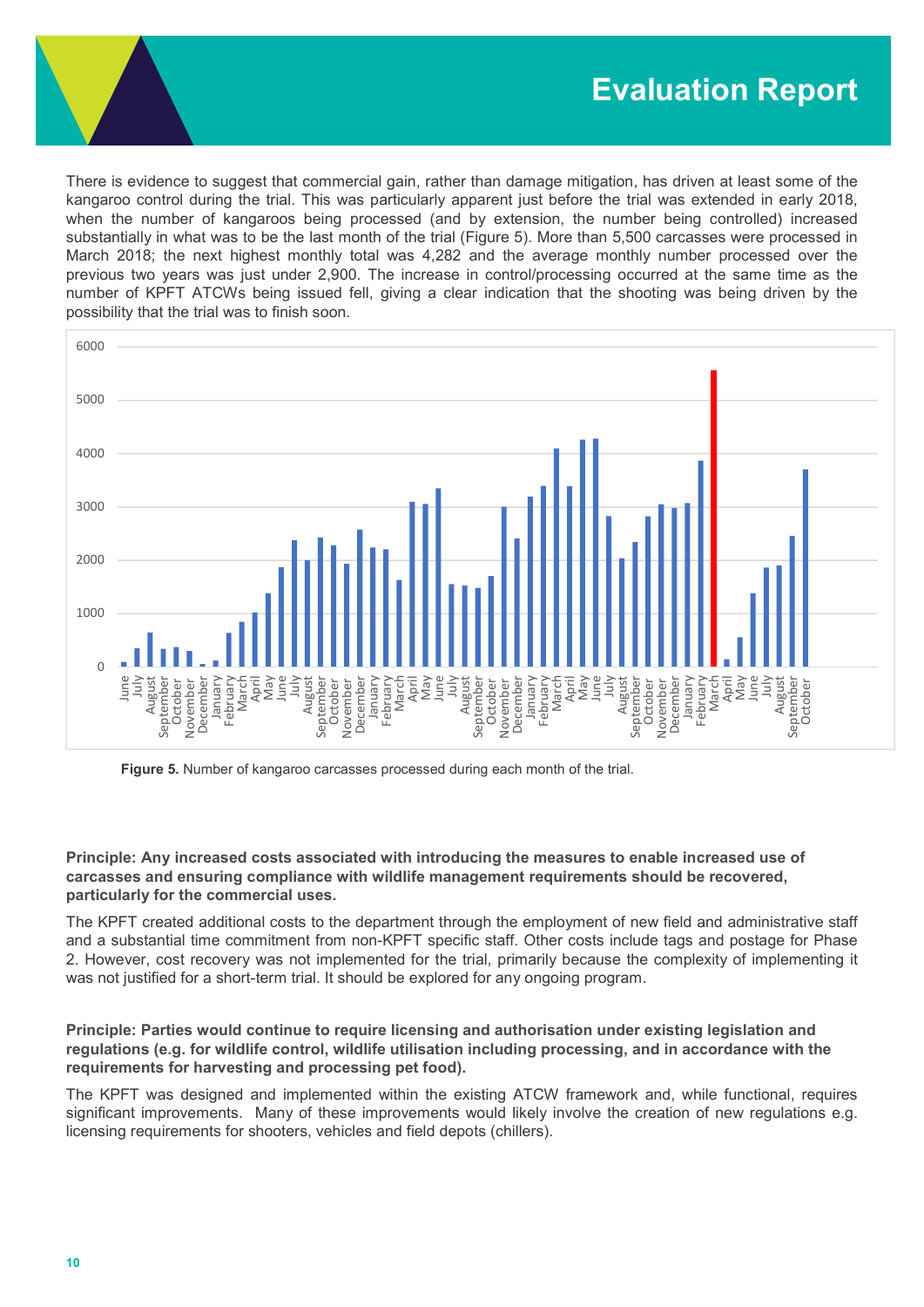

Principle: DELWP's compliance activities would need to match the level of risk associated with measures to increase use of kangaroo carcasses.

In particular, compliance actions around the activity of shooters, to enable better monitoring of property-toprocessor movement of the carcasses, was not sufficient to match the level of risk associated with shooters overshooting and misallocating kangaroos to KPFT authorisations.

# Other findings

### Costs and benefits

While commercial profits were not an explicit objective of the trial, a commercial driver is necessary to achieve the primary objective of reducing waste. However, it is important to understand whether the cost to government of facilitating the KPFT was justified by the benefits to landholders, processors, and rural and regional communities.

DELWP costs for the trial (to November 2018) totalled at least \$2.5 million. The majority of DELWP costs were associated with staff; more than half of DELWP's staff costs were for positions funded specifically for the KPFT, but also included time from other wildlife officers and administrative staff. While new resourcing provided for the KPFT was intended to enable increased compliance and enforcement efforts during the trial, the efforts of wildlife officers have almost entirely been dedicated to the application stage and reactive investigations of reports of illegal activity.

PrimeSafe incurred estimated costs of about \$37,000 through additional audits and inspections of processing and field facilities that were required for the trial.

Benefits during the trial are estimated at around \$1.6 million (to November 2018). Benefits accrued to:

- Processors (around \$1 million): the KPFT has provided processors with access to a potentially lower-cost source of kangaroo meat and to an additional revenue stream via sale of skins. The commercial benefit due to the trial is the increase in profit from pet meat production, plus any additional revenue derived from selling skins.
- Landholders (around \$600,000): some kangaroo control previously undertaken at a resource cost to landholders (either their own time and efforts, or sometimes through paying a shooter to do it for them) is now undertaken free, which is a real resource saving for landholders.

Overall, the costs of the trial outweighed the benefits with each dollar of taxpayer spending providing benefits to processors and landholders worth around 62 cents. An analysis undertaken in late 2017 found that it would have required an increase in kangaroos processed of more than 50% - approximately 40,000 more over the trial period to that date – for sufficient commercial benefits to have been generated to offset the trial costs.

While the generation of employment is not traditionally considered in a cost-benefit analysis, there have been some positive employment and income impacts of the trial. Estimates suggest that somewhere in the range of 15-30 FTE jobs for shooters and in processing plants have been directly supported by the trial.

#### **Stakeholders**

#### Support

Overall, there is support for the trial amongst landowners, shooters and processors. This was mostly because of stakeholder beliefs that:

- the trial was a way of being sustainable by utilising the carcass,
- the trial reduced secondary damage to property, and
- the trial had the ability to contribute to regional jobs.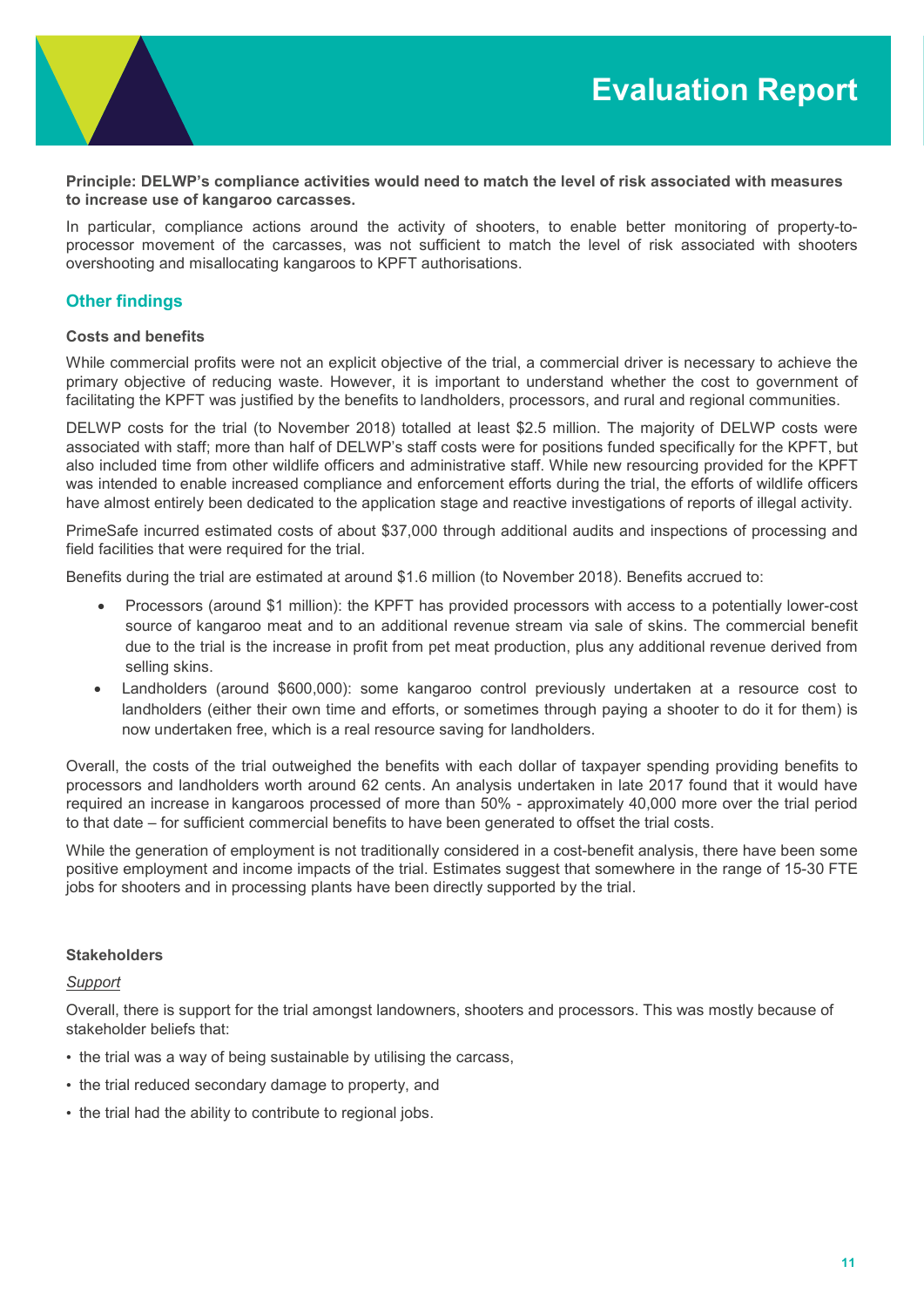Animal welfare groups were critical of and do not support the trial, stating that by providing a financial incentive there is a high likelihood of overkilling. Media interest in the trial has largely been from regional media and generally supportive of the trial, although it frequently displayed a misunderstanding of the trial's purpose.

#### Understanding

There was some confusion in relation to the purpose of the trial among other stakeholders as well. The trial was seen by landholders and shooters to be a way of utilising the waste of kangaroo meat. Many, however, along with the majority of the regional community surveyed, believed it was primarily implemented to increase kangaroo control. There was also a belief that the trial is a means of testing the feasibility of a commercial industry.

#### Impact

The trial has reduced the effort of participating landowners in controlling kangaroos on their property and the financial loss from kangaroo damage.

### Recommendations

In summary, this evaluation has demonstrated that the risks introduced by commercial processing of ATCW carcasses cannot be effectively managed within the current design and existing operating arrangements. Key policy concerns are:

- The ATCW system is a damage mitigation system and is not an appropriate tool to facilitate the commercial processing of kangaroos into pet food,
- the trial has resulted in an incentivised increase in kangaroo control under ATCW due to a commercial driver,
- the challenges in mitigating compliance risks, and
- unacceptable risk to the sustainability of kangaroo populations.

On that basis, continuing under current arrangements is not recommended.

Should a program allowing the processing of carcasses continue past the end of the trial, a range of improvements would be required to provide confidence that illegal behaviour and unintended consequences (i.e. an increase in the number of kangaroos controlled, directly as a result of allowing processing) can be effectively managed. Suggested improvements include:

- Separating the harvesting and processing of kangaroos for commercial purposes from that of damage mitigation (i.e. the ATCW system).
- Shooters should be licensed and regulated appropriately. This will enable mandatory minimum standards of behaviour and practice to be applied and monitored.
- It should be mandatory for shooters to report intended activity. As well as enabling targeted compliance monitoring, this would increase the perception of the risk of being caught by shooters and encourage better voluntary compliance.
- Conditions should be included in the shooters licence to avoid unintended consequences from undesirable behaviour. Examples might include: limiting the number of carcasses that can be taken in one night; and managing the proportional take of male and female kangaroos.
- A centralised Tag Management System should be implemented, to enable better and more efficient tracking of tags and carcasses from property to processor.
- A live reporting system should be implemented to enable better and more efficient tracking of tags and carcasses from property to processor and facilitate more efficient audits.